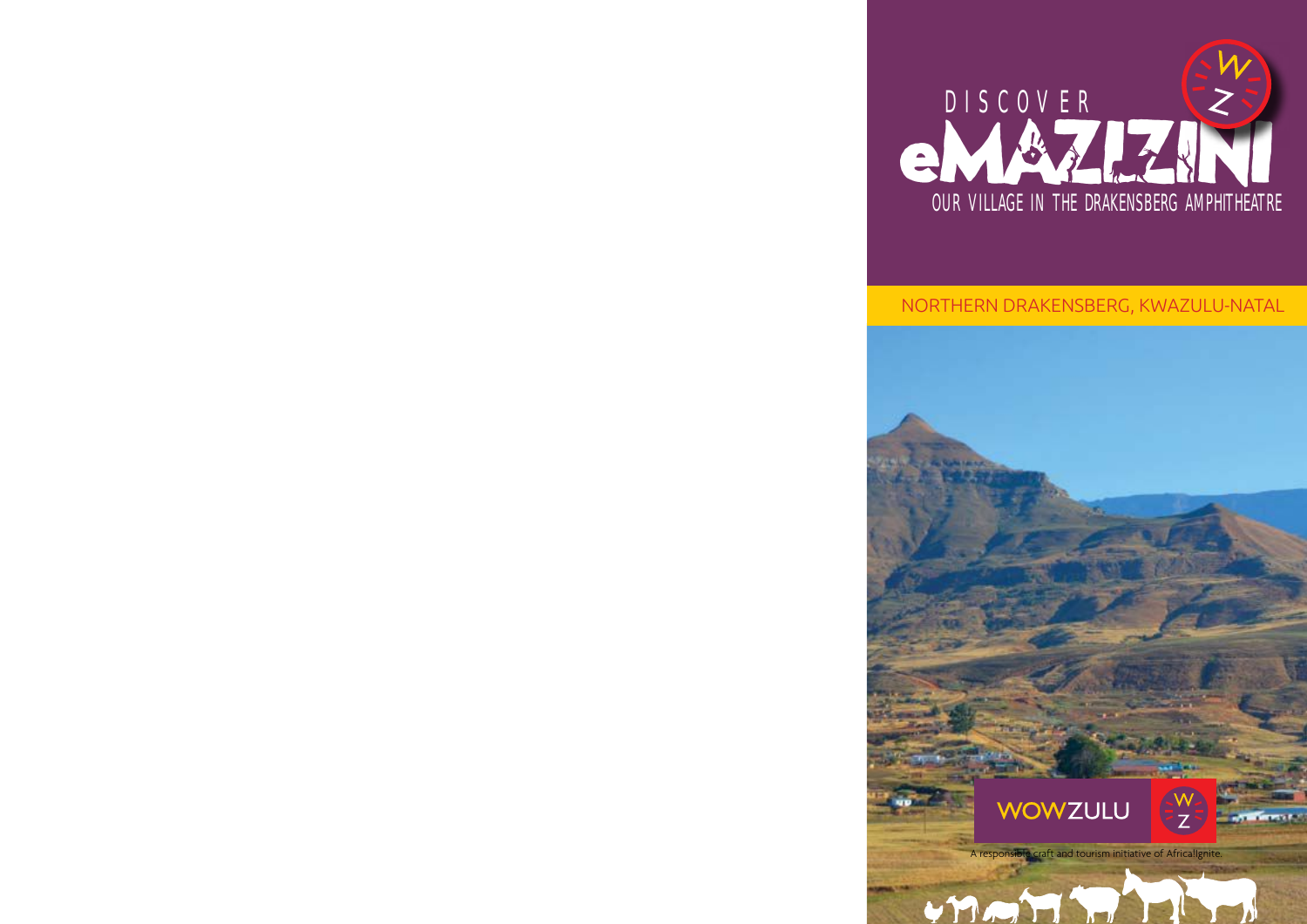## Taste our culture

Meet our

people

## *Feel our warm welcome*

Touch our lives

*Discover eMazizini, our friendly village at the foot of the Drakensberg's majestic Amphitheatre. Start at the WOWZULU Marketplace on the main road and let our team welcome you warmly into this rural village.* 

*The Drakensberg mountain range, a World Heritage Site, stretches for more than 1000 km and the Amphitheatre in the north is its most dramatic part. The uThukela River plunges 1 000 metres down the Amphitheatre in a series of cascades that is the second-highest in the world. eMazizini lies on the banks of the uThukela, across the river from some world-class tourist establishments. Our roots in this area go back thousands of years.* 

*Rivers and cattle are both central to the cultural and economic life of rural Zulu communities, and the Thukela's floodplains are the grazing grounds of the community's cattle.* 

*The WOWZULU Marketplace, in the grounds of the Thuthuka Mazizi Bakery and Restaurant, is your friendly home in eMazizini. Let our team tell you our stories and enjoy a drink or 'taste of local' meal or snack, before heading out into the community with its gentle rural lifestyle.*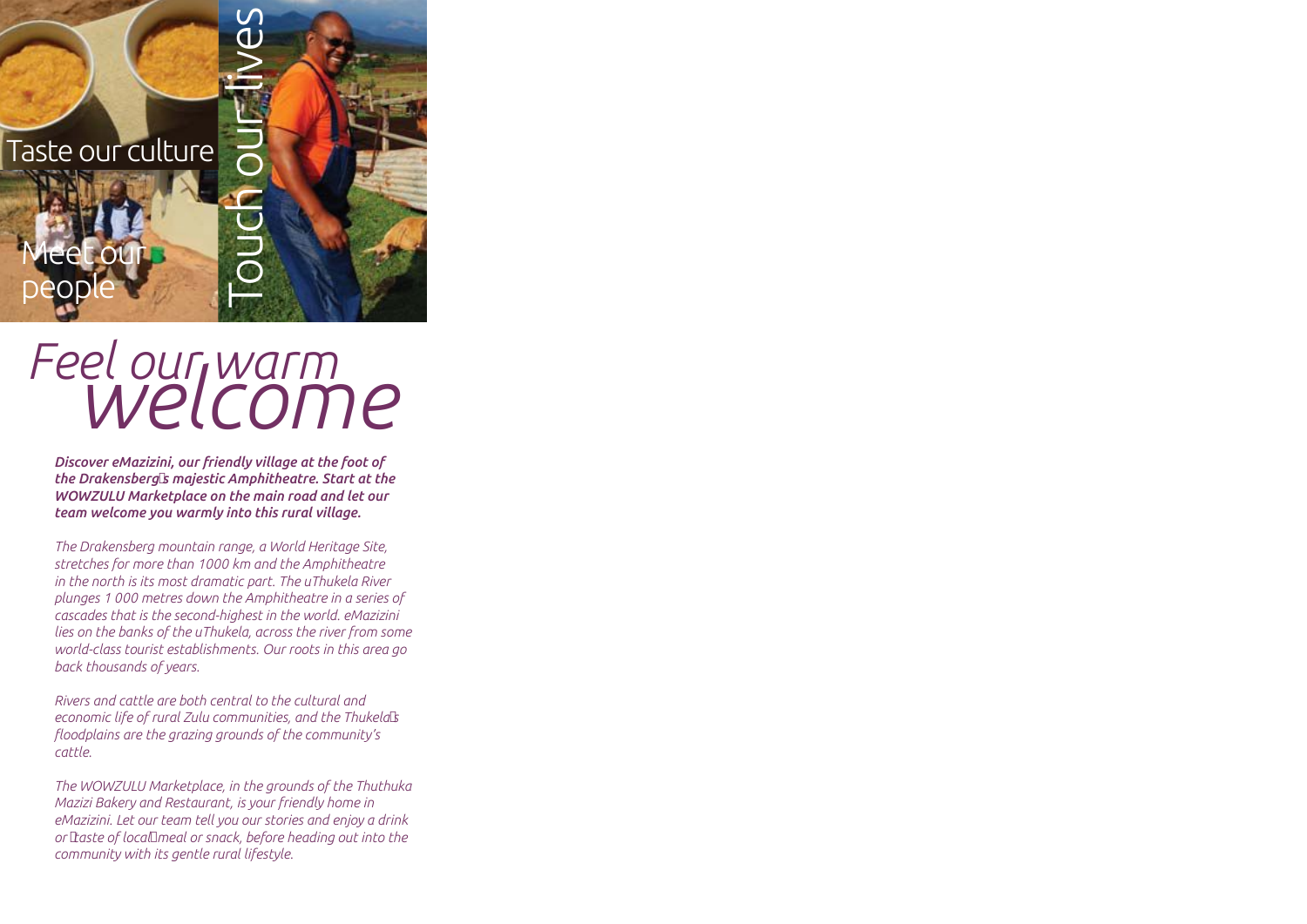